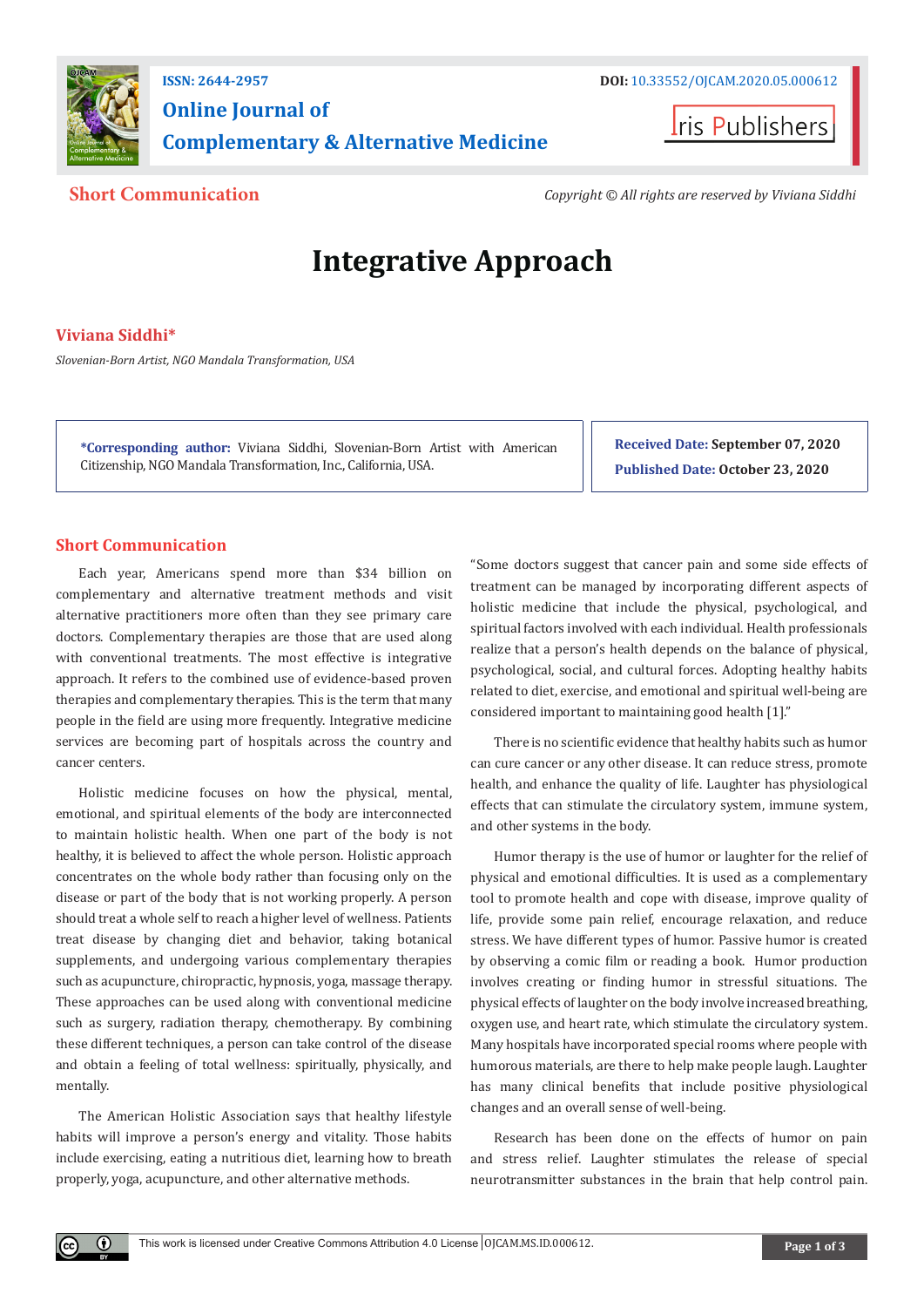Laughter increases stress-related hormones which provides support for the claim that humor can relieve stress.

Also, hypnosis helps to reduce stress, anxiety, and depression; manage pain; lower blood pressure; ease some of the side effects of chemotherapy; and create feelings in being in control.

"Physical exercise acts like a natural wonder drug for the brain; exercising is the single most important thing you can do to enhance brain function. It improves the heart's ability to pump blood throughout the body, which increases blood flow to the brain. That supplies more oxygen, glucose and nutrients to the brain, which improves overall brain function. Research shows that exercise encourages the growth of new brain cells and enhances cognitive ability [2].

If you practice yoga, you will strengthen the immune system. The immune system is not a single, tangible part of the body like the lungs, heart, brain, or stomach. In one sense, the immune system includes all of the body's parts and systems, being the interaction and union of all these systems. The goal of strengthening the immune system is to keep all the system working together, like working families in a large, healthy village. For example, if our bones are compromised from a break or osteoporosis, we will not be able produce new nourishing blood supply to feed our reproducing cells.

"Chemotherapy and other cancer treatments can compromise the immune system's efficiency because they disrupt the development and balance of all cells, therefore stressing the body's systems and increasing the risk of infection or other diseases. Specifically, treatments reduce white cells in the blood that are needed to form leukocytes, a natural immune protection. This is why it is so critical for active cancer patients to keep on "immune system alert". Because yoga's goal is to strengthen all body systems, the end product is an improved immune system [3]."

On the molecular level, we find further support that yoga boosts the immune system. Yoga causes an improvement in gene expression within lymphocytes, which are our cancer-fighting cells, often referred to as immune cells, that are being produced in our body all the time. Every yoga movement, position, or patterned breathing technique has one goal: to strengthen the immune system.

Yoga practice seeks to free the mind of negative thoughts and feelings about our bodies. Instead of looking into the mirror and making poor comparisons to magazine cover models, yoga teaches us how to turn the mirror around to find what is hidden on the inside. When we do something every day, even if it is a simple stretch, breathing exercise, or correcting our posture while walking down the street, we develop a healthier, more positive image of ourselves. Unfortunately, not everyone manages stress with the same success related to post-traumatic stress growth that requires self-discipline.

Blood purification is absolutely essential to keep "river of life" flowing and delivering nutrients and oxygen. "What makes ozone so special, in my view, is the way it merely catalyzes the delivery of oxygen, and ultimately energy, into the cells. Ozone stimulates the production of cytokines, or "messenger cells", that set off a domino effect of positive energy changes throughout the immune system, delivering more oxygen to cells so they can perform the metabolic and detoxifying functions for which they're designed [4]."

Interesting enough, Neil Schachter, M.D. is mentioning in his book particulate matter. "Doctors are particularly concerned about the very fine particle matter (less than 2.5 microns in diameter) that can be inhaled deeply into the airways. Studies throughout the world have linked "Particular Matter" to a range of serious health problems [5]."

During aerobic exercise, the body needs additional amounts of oxygen. The heart needs to pump more blood with each beat and with exercise it becomes more efficient. Doing this type of exercise allows muscle arteries to dilate so that more blood can be carried to the muscle. This makes it easier for the heart to move blood throughout the body, a change which also lowers blood pressure. All these factors assist the heart, allowing it to work better with less effort. For the lungs the most important benefits of aerobic exercise are that the muscles throughout the body become more efficient at absorbing oxygen from the blood. This means that the lungs do not have to work so hard to supply oxygen. With exercise, muscles can become more efficient and obtain more oxygen because of improved circulation. Increased oxygen levels provide more energy and relieve feelings of fatigue.

Chinese medical practitioner analyzes a patient's energy, looking for signs of excess or deficiency, for indications that something is blocking energy flow, or for clues that there is an ambulance between the main types of energy in the body: the yin and the yang.

"The main underlying concept of Chinese medicine is qi (pronounced "chee"; also spelled chi). Qi is the fundamental life force that guides and controls all life processes, from breathing and the beating of the heart to digestion and sleep. Qi is produced by the metabolism of food and the intake of breath. Qi serves many functions throughout the body and exists in various types, such as protective qi and food qi. Too much or too little qi can lead to imbalance and illness, as can stagnation or blockage of qi [6]."

Ying and yang represent the primary opposing and counterbalancing forces that operate in the universe and, consequently, within each individual. Yin and yang are not merely opposites, like black and white. Instead, taken together, they represent a complete dynamic equilibrium, a constantly changing balance. Yin and yang are expressed in many ways hot and cold, inner and outer, moist and dry, dark and light, male and female. When there is a balance between the qualities of vin and vang.